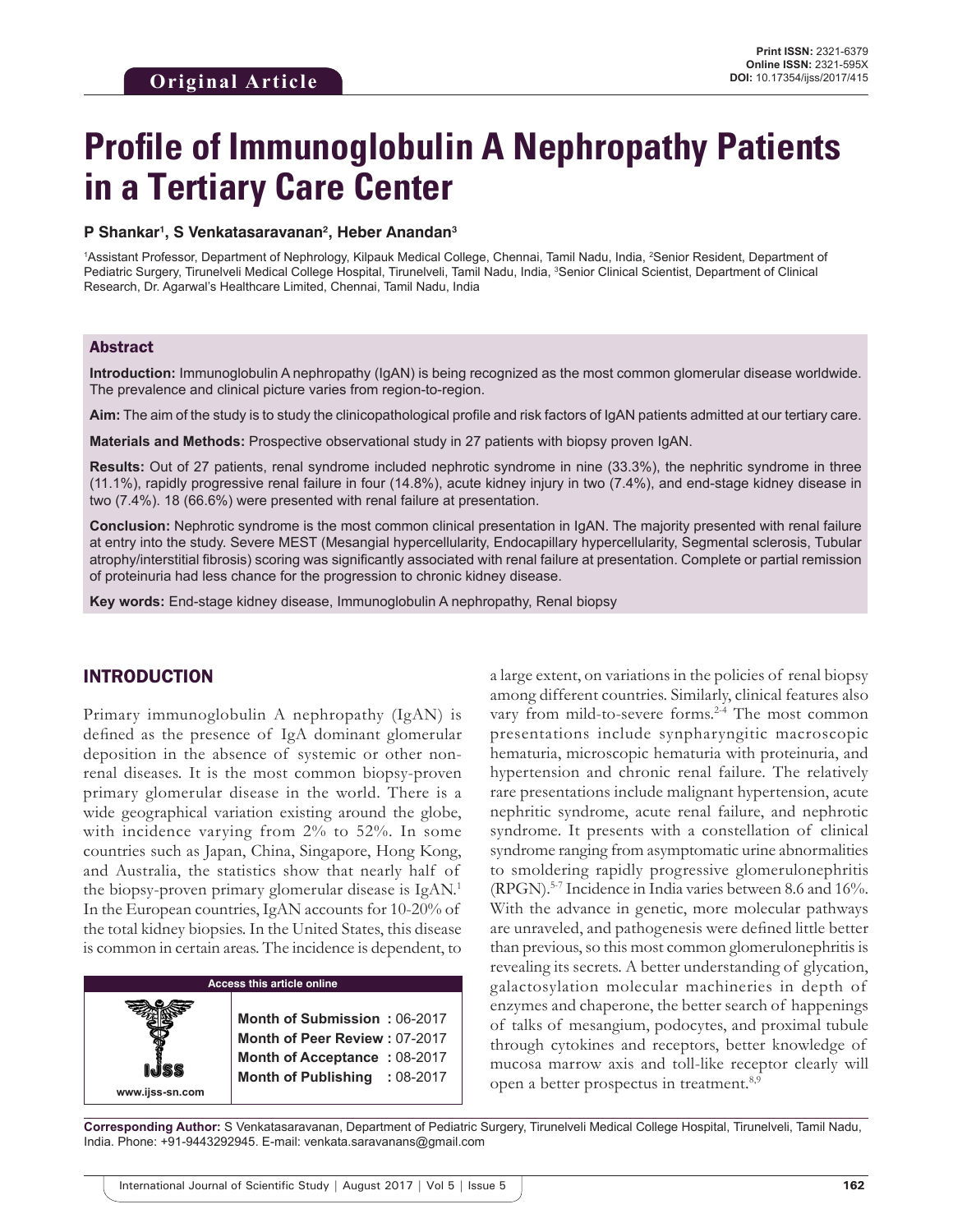### **Aim**

The aim of the study is to study the clinicopathological profile and risk factors of IgAN patients admitted at our tertiary care.

## MATERIALS AND METHODS

This prospective observational study was conducted in Department of Nephrology, Madras Medical College, Chennai. All patients who have biopsy proven IgAN under care of the Department of Nephrology will be included in the study. Patients with liver disease, psoriasis malignancy, human immune deficiency virus, systemic lupus erythromatosus, rheumatoid arthritis, reactive arthritis, and diabetic nephropathy were excluded from the study. Patients were subjected to urinary examination includes urine for protein, deposits such as red blood cell and white blood cell. Urine was analyzed for red blood cell cast, white blood cell cast. Urine protein/creatinine ratio was done. Patients underwent hematological investigation such as blood hemoglobulin, total count, differential count, and peripheral smear study. Blood investigation includes blood urea, serum creatinine, serum electrolyte, and lipid profiles were taken. Liver function test including serum bilirubin were taken. Glomerular filtration rate (GFR) was estimated by Cockcroft gualt equation (ml/min). Urine and blood was sent for culture and sensitivity. Ultra sonogram of the abdomen was done. Renal biopsies were done on those presented with unexplained renal failure, nephrotic syndrome, and nephritic syndrome. Renal biopsy tissues sent for histopathological examination. These were done by light microscopy and immunofluorescence study. Glomeruli, tubule, interstitial, and vessel were examined with hematoxylin and eosin, periodic acid Schiff, and trichrome. MEST scoring was done. Immunofluorescence studies for IgA, IgM, IgG, C3, and C1q were done. Intensity graded from 0 to 4. Those with  $2 +$  and more of dominant or codominant deposit of IgA, diagnosis of IgAN was made. After excluding those who met exclusion criteria diagnosis of primary IgAN were made. Patients were treated according to clinical syndrome. Patients with acute kidney injury (AKI) where there was no renal improvement then the biopsy was attempted at  $5<sup>th</sup>$  day to exclude crescents or acute tubular necrosis.

## RESULTS

A total of 29 patients with biopsy proven IgAN were included in the study. Of which two who present with end stage renal disease at presentation were excluded from the study. 27 were finalized into this study. 17 (62.9%) were male. The follow-up period ranged from 6 to 18 months. The mean age at presentation was 27.3 years. 11 were presented in 10-19 years age groups (40.7%), followed by seven in 20-29 years age groups (20.9%). Two were in 30-39 years age groups (7.4%). Four were in 40-49 age groups (14.8%). Two were in 50-59 age groups (7.4%), and one was in 60 years. Clinical presentation of patients was classified as in Table 2. Macrohematuria was noted in 11 (40.7%). Hypertension prevailed in 16 (59.3%). Edema was present in 20 (74.1%). Oliguria was seen in 18 (66.6%). Two were (7.4%) presented with hypertensive encephalopathy. Seven (25.9%) had hypertensive retinopathy (Table 1).

Depending upon clinical syndrome patients were categorized as in Table 2. Nine had the nephrotic syndrome (33.3%), the nephritic syndrome was noted in three (11.1%). Four were presented with rapidly progressive renal failure  $(14.8\%)$ . Two presented with AKI  $(7.4\%)$ . Those who presented with end-stage renal failure at presentation were excluded from the study.

Renal biopsy findings were tabulated as follows in Table 3. Scoring was based on Oxford MEST. Mesangial score (M0 and M1) was seen in nine  $(33.3\%)$  and 19  $(70.3\%)$  patients respectively. Endocapillary cellularity (E1) was noted in 14 (51.8%). Sclerosis score (S0 and S1) observed in 14 (51.8%)

#### **Table 1: Clinical presentation**

| <b>Clinical presentation</b> | $n$ (%)   |
|------------------------------|-----------|
| Macrohematuria               | 11(40.7)  |
| Edema                        | 20(74.1)  |
| Oliguria                     | 18 (66.6) |
| Hypertension                 | 16(59.3)  |
| Hypertensive encephalopathy  | 2(7.4)    |
| Hypertensive retinopathy     | 7(25.9)   |

## **Table 2: Clinical syndrome**

| <b>Syndrome</b>                        | $n$ (%) |
|----------------------------------------|---------|
| Nephrotic syndrome                     | 9(33.3) |
| Nephritic syndrome                     | 3(11.1) |
| Rapidly progressive glomerulonephritis | 4(14.8) |
| AKI                                    | 2(7.4)  |
| <b>CKD</b>                             | 2(7.4)  |

CKD: Chronic kidney disease, AKI: Acute kidney injury

| <b>Table 3: Biopsy finding</b> |           |  |
|--------------------------------|-----------|--|
| <b>Biopsy findings</b>         | $n$ (%)   |  |
| M <sub>0</sub>                 | 9(33.3)   |  |
| M1                             | 19 (70.3) |  |
| E <sub>0</sub>                 | 13 (48.1) |  |
| E1                             | 14 (51.8) |  |
| S <sub>0</sub>                 | 14 (51.8) |  |
| S <sub>1</sub>                 | 11(40.7)  |  |
| T <sub>0</sub>                 | 5(18.5)   |  |
| T <sub>1</sub>                 | 10(37.3)  |  |
| T <sub>2</sub>                 | 12 (44.4) |  |
| Crescents                      | 4(14.8)   |  |
| Vascular thickening            | 7(25.9)   |  |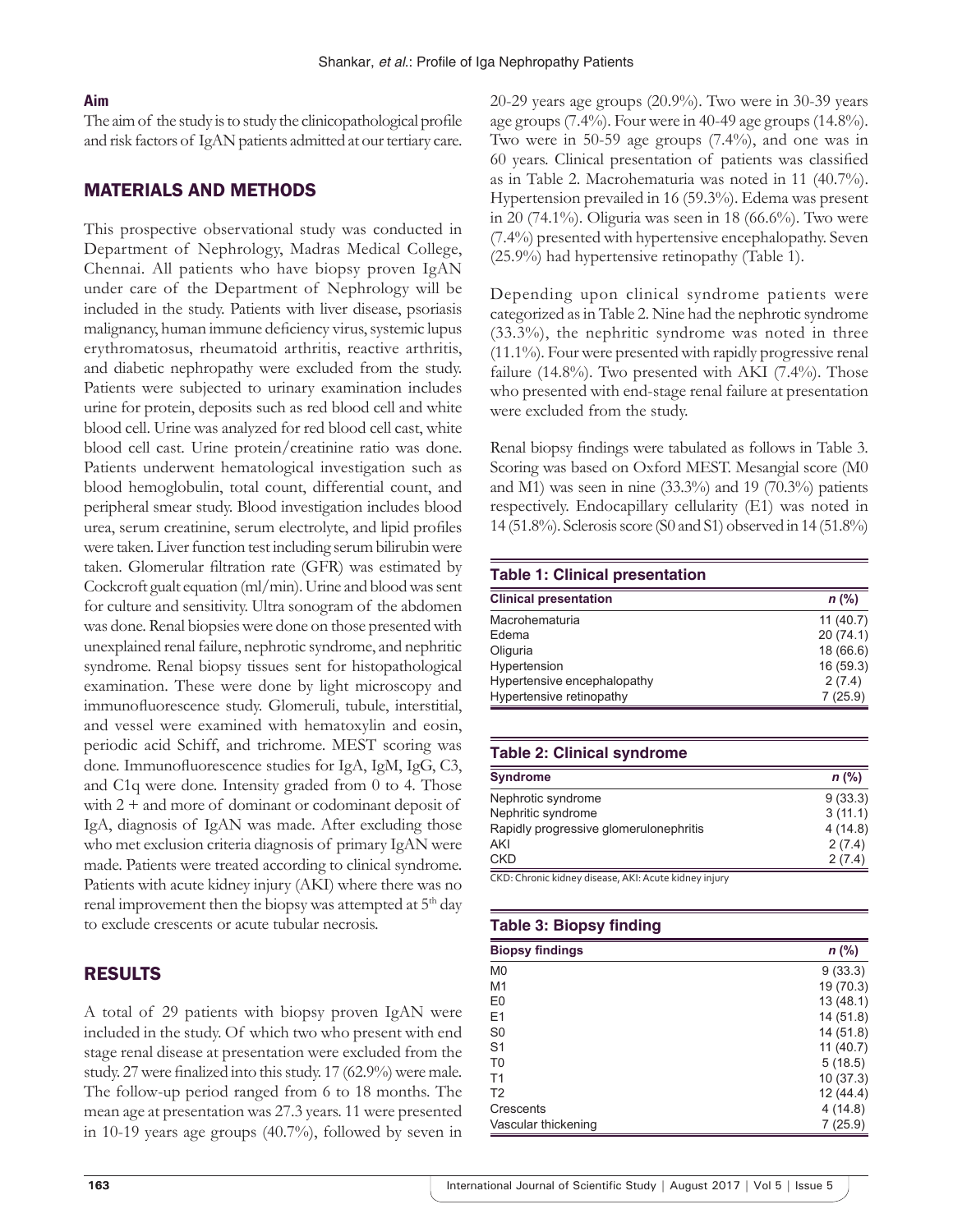and 11 (40.7%) patients, respectively. Tubular atrophy and interstitial fibrosis score of T1 and T2 was noted in 10 (37.3%) and 12 (44.4%), respectively. Crescents were noted in 4 (14.8%). Vessel wall thickening was present in 7 (25.9%).

Renal biopsy tissues were also studied with immunoflourescence staining for IgA, IgM, IgG, C3, and C<sub>1</sub>q showed IgA + C<sub>3</sub> in 13 (48.1%), IgA + C<sub>3</sub> + IgM in 10 (37.3%), IgA + C3 + IgM + IgG in 4 (14.8%),%), and  $IgA + C3 + IgM + C1q$  in 2 (7.4%) (Table 4).

Among the 27 patients, 18 (66.6%) were presented with renal failure at presentation. Mean age in who presented with renal failure at presentation was 27.9 years. Male dominated as 13 (72%). Hypertension was noted in 11 (61%). Macrohematuria occurred in seven (38%). Nephrotic range of proteinuria was present in eight (44%).

Renal biopsy showed mesangial hypercellularity (M1) in 15 (83%), endothelial proliferation (E1) was seen in 10 (56%), segmental score (S1) noted in 50%,tubular atrophy/interstitial fibrosis score T1 and T2 was noted in eight (44%) and nine (50%), respectively. Crescents were noted in four (22%).Vessel wall thickening was noted in four. Various factors which were studied between those who presented with renal failure at presentation (GFR  $\leq 60$  ml/min) and those without renal failure at presentation were tabulated in Table 5.

Eight (29.6%) were progressed to chronic kidney disease  $(CKD)$  (GFR  $\leq 60$  ml/min) on follow-up period. Mean age was 32.6. 64% were male. Macrohematuria was presented in five (63 %). Hypertension persisted in five (63%). Response to proteinuria was assessed by those achieved complete remission (proteinuria <300 mg/day), partial remission (proteinuria 300-3000 mg/day), and nil remission (proteinuria >3000 mg/day). Three patients (37.5%) never attained remission. One attained complete remission. Four (50%) attained partial remission. Mesangial hypercellularity was noted in 6 (75%). Five presented with endothelial hypercellularity (62.5%). Segmental sclerosis was observed in five (62.5%). Four patients (50%) showed tubular atrophy and interstitial fibrosis. Crescents were noted in two (25%).  $7(87.5\%)$  had GFR  $\leq 60$  ml/min/1.73 m<sup>2</sup> since presentation.

19 (70.4%) had normal renal function at the end of followup period. Mean age was 28. Macrohematuria was present in nine (47.3%). Eight had hypertension (42%). Nine patients had complete remission (47%) another seven attained partial remission (36.8%).Three never attained remission. Crescents were noted in three (15.7%). 12 (63.1%) had GFR <60 ml/min at their presentation in Table 6.

Of the nine patients presented with nephrotic syndrome, all were started with angiotensin-converting enzyme inhibitor titrated to reduce the blood pressure target of 125/75 mm Hg, eight were started with steroids. Four (50%) had partial remission. 1 (12.5%) had complete remission. 3 (37.5%) never

| Table 4: IF finding    |          |  |
|------------------------|----------|--|
| <b>IF finding</b>      | $n$ (%)  |  |
| $IgA+C3$               | 13(48.1) |  |
| $IgA+C3+IgM$           | 10(37.3) |  |
| lgA+C3+lgM+lgG         | 4(14.8)  |  |
| lgA+C3+lgM+C1q         | 2(7.4)   |  |
| IF: Immunofluorescence |          |  |

## **Table 5: Variables determining renal failure at presentation**

| <b>Variables</b><br>Renal failure at presentation<br>$n=18$ patients |            |
|----------------------------------------------------------------------|------------|
| Mean age                                                             | 27.9 years |
| Sex - M:F (%)                                                        | 72:28      |
| Hypertension (%)                                                     | 61         |
| Macrohematuria (%)                                                   | 38         |
| PCR > 3 g (%)                                                        | 44         |
| MO(%)                                                                | 17         |
| M1(%)                                                                | 83         |
| E0(%)                                                                | 44         |
| E1(%)                                                                | 56         |
| SO(%)                                                                | 51         |
| S1(%)                                                                | 50         |
| T0(%)                                                                | 5.5        |
| T1(%)                                                                | 44         |
| T2(%)                                                                | 50         |
| Crescents (%)                                                        | 22.2       |
| Vascular thickening (%)                                              | 22.2       |

# **Table 6: Variables analyzed in the progression of CKD**

| <b>Variables</b>            | Progressed<br>to CKD n=8 | Normal renal<br>function at the<br>end of follow<br>up $n=19$ | P value         |
|-----------------------------|--------------------------|---------------------------------------------------------------|-----------------|
| Mean age                    | 32.6                     | 28                                                            | No significance |
| Sex - M:F (%)               | 64:36                    | 60:40                                                         | No significance |
| Hypertension (%)            | 63                       | 42                                                            | 0.98            |
| Macrohematuria (%)          | 63                       | 47.3                                                          |                 |
| Response to                 | 12.5                     | 47.1                                                          | 0.0001          |
| proteinuria CR (%)          |                          |                                                               |                 |
| Partial response (%)        | 50                       | 36.8                                                          |                 |
| No response (%)             | 37.5                     | 15.7                                                          |                 |
| M1 (%)                      | 75                       | 68.4                                                          | 0.8             |
| E1(%)                       | 62.5                     | 47                                                            | 0.344           |
| S1(%)                       | 62.5                     | 42                                                            | 0.001           |
| T0(%)                       | 12.5                     | 31.5                                                          | 0.07            |
| T1(%)                       | 50                       | 42.1                                                          |                 |
| T <sub>2</sub> (%)          | 50                       | 26.3                                                          |                 |
| Crescents (%)               | 25                       | 15.7                                                          | 0.2192          |
| GFR <60 ml/min at           | 87.5                     | 63.1                                                          | 0.04            |
| present (%)                 |                          |                                                               |                 |
| Vessel wall                 | 37.5                     | 26.3                                                          | 0.29            |
| thickening $(\%)$           |                          |                                                               |                 |
| CKD: Chronic kidney disease |                          |                                                               |                 |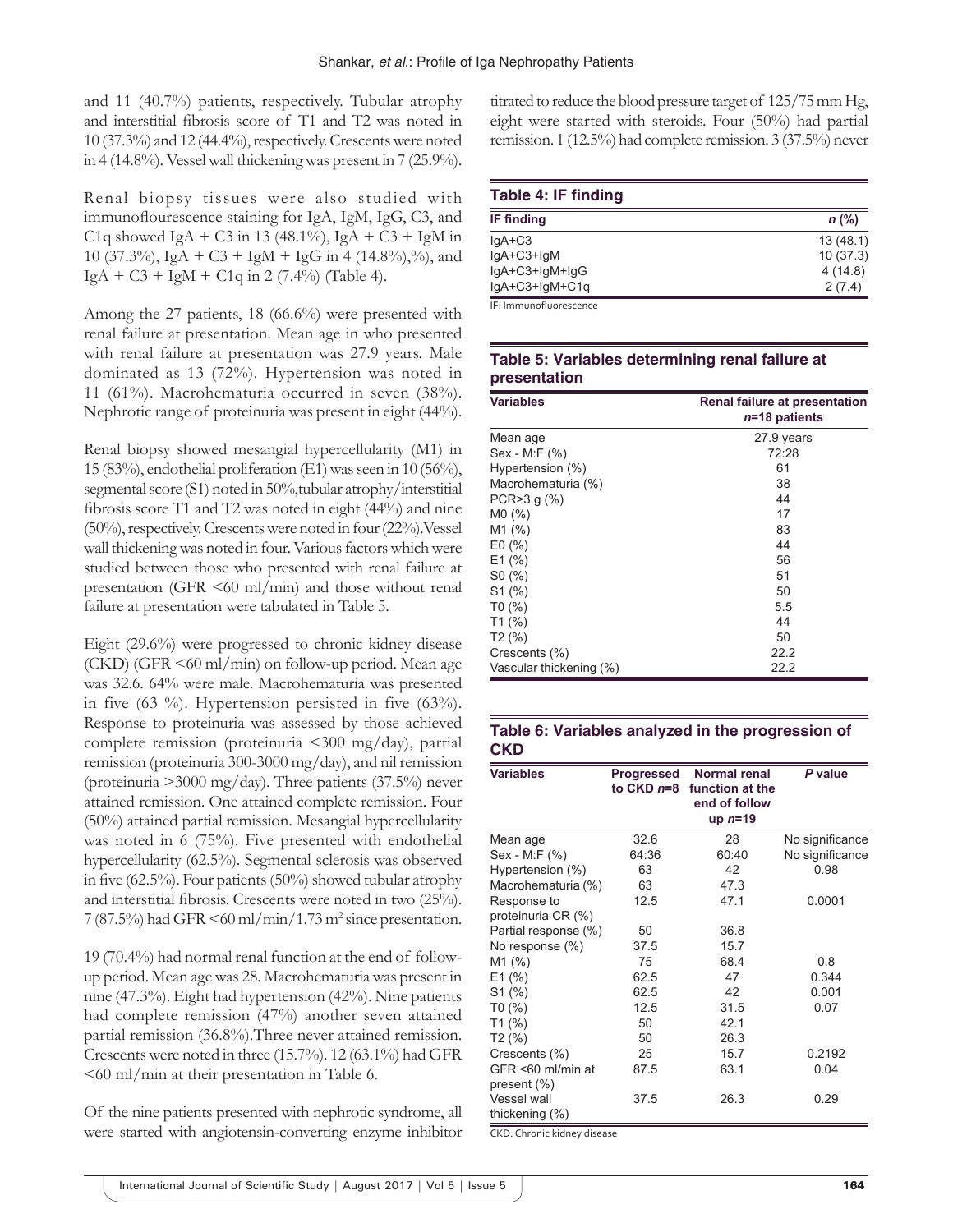| Table 7: Comparison of clinical presentation and syndrome |                                |                      |                                 |                      |
|-----------------------------------------------------------|--------------------------------|----------------------|---------------------------------|----------------------|
| <b>Variables</b>                                          | Chandrika et al. <sup>12</sup> | Mittal et $al.^{10}$ | Muthukumar et al. <sup>11</sup> | <b>Present study</b> |
| Mean age years                                            | 30                             | 29.9                 | 25.7                            | 27.3                 |
| M: F                                                      | 1.5:1                          | 3:1                  | 2:1                             | 1.7:1                |
| Mean serum creatinine                                     | 2.2                            | 3.1                  |                                 | 2.03                 |
| Hematuria (%)                                             | 49.3                           | 78.8                 | 54.9                            | 64                   |
| Hypertension (%)                                          | 49                             | 81                   | 30                              | 59.3                 |
| Nephrotic syndrome (%)                                    | 36.7                           | 23.1                 | 25.5                            | 33                   |
| RPGN (%)                                                  |                                |                      | 21.4                            | 14.8                 |
| AKI (%)                                                   |                                |                      | 4.1                             | 7.4                  |

RPGN: Rapidly progressive glomerulonephritis, AKI: Acute kidney injury

| Table 8: MEST scoring in various studies                       |                              |                      |                            |           |
|----------------------------------------------------------------|------------------------------|----------------------|----------------------------|-----------|
| <b>Variables</b>                                               | Cattran et al. <sup>13</sup> | Mittal et $al.^{10}$ | Nasri et al. <sup>14</sup> | Our study |
| Endocapillary score (E1) (%)                                   | 42                           | 24.4                 | 32                         | 51.8      |
| Sclerosis score (S1) (%)                                       | 76                           | 48.6                 | 62                         | 40.7      |
| Tubular atrophy/interstitial fibrosis score in (T1 and T2) (%) | 88                           | 73.96                | 80                         | 81.7      |

attained remission. 3 patients who attained complete remission retained their renal function. Of the five who had partial and nil remission, three patients progressed to CKD.

Of the 4 patients presented with rapidly proliferative glomerulonephritis, steroid and cyclophosphamide was given in as per vasculitis protocol. Half of them progressed to CKD, half were not. AKI was noted in 2 patients. One had crescent and one with no discernible findings.

# **DISCUSSION**

Of the 27 biopsy proven IgAN, 17 were male. Male:Female ratio in our study was 1.7:1 which was comparable to Chaco *et al.*, 2 with M:F ratio 1.85:1. Mean age at presentation in our study was 27.3 years compared to Mittal *et al*. had a mean age of 29.9 years,<sup>10</sup> and Muthukumar *et al*.<sup>11</sup> showed mean age of 25.7 years but a decade younger than that quoted in the western world. The majority were in 10-29 years (66%).

11 (40.7%) patients presented with the macrohematuria. Chandrika et al., documented 49.3% had the same.<sup>12</sup> Hypertension was noted in 16 patients (59.3%). Hypertensive retinopathy was noted in 7 patients (25.9%). Muthukumar *et al*. documented 21.4% had malignant hypertension.

Chandrika *et al*. documented 36.7%. Muthukumar *et al*. documented 25.5% had nephrotic syndrome. Mittal *et al*. study showed 23.1% had nephrotic syndrome.12 In our study, 33% had nephrotic syndrome. RPGN was noted in 14.8% patients. Muthukumar *et al*. documented 21% with RPGN. AKI was present in 7.4% patients compared to Muthukumar et al. (Table 7).<sup>11</sup>

Renal biopsy results of the 27 patients revealed mesangial hypercellularity (M score > 0.5) in 70.3%. Endocapillary proliferation was noted in 51.8%. Sclerosis score (S1) was noted in 40.8%. Tubular atrophy/interstitial fibrosis score (T1 and T2) was37.3% and 44.4% (Table 8). In our study, arterial score was 25.9%.

Immunofluorescence study of renal biopsy tissue in our study showed IgA + C3 present in 13 (48.1%), IgA + C3 + IgM in 10 (37.3%), IgA + C3 + IgM + IgG in 4 (14.8%), and IgA + C3 + IgM + C1q in 2 (7.4%). Chandrika *et al.* showed IgA + C3 present in 105 (46.25%), IgA + C3 + IgM in 80 (35.24%), IgA + C3 + IgM + Immunoglobulin G in 20 (8.82%) and IgA + C3 + IgM + C1q in 5 patients (2.20%). In their study, full house pattern was noted in 4 (1.76%), but not in our study.

In our study, renal failure at presentation (GFR  $\leq 60$  ml/min) was noted in 18 (66.6%). Muthukumar *et al*. showed 61% had renal failure at diagnosis.<sup>11</sup> The mean age was 27.9 years in who presented with renal failure at diagnosis. 13 (72%) patients were male, which was comparable to Muthukumar *et al*. (70%). Hypertension was noted in 11 (61%). Macrohematuria was noted in 7 (38%), the nephrotic range of proteinuria was present in 8 (44%).

Of the 18 patients who presented with renal failure at presentation, 83% had the mesangial score (M >0.5), 44% had Endocapillary proliferation, and 50% had sclerosis score (S1).Tubular atrophy/interstitial fibrosis score (T1 and T2) was noted in 44.4% and 51.1%, respectively. Crescents were noted in 22% of the above cohort. Muthukumar *et al*. showed interstitial fibrosis in 90% of patients and crescents in 16.7%.<sup>11</sup>

The bivariate variables were analyzed using Chi-square fisher's exact test. The multivariable was analyzed by multiple regressions. Male sex, mean age both had